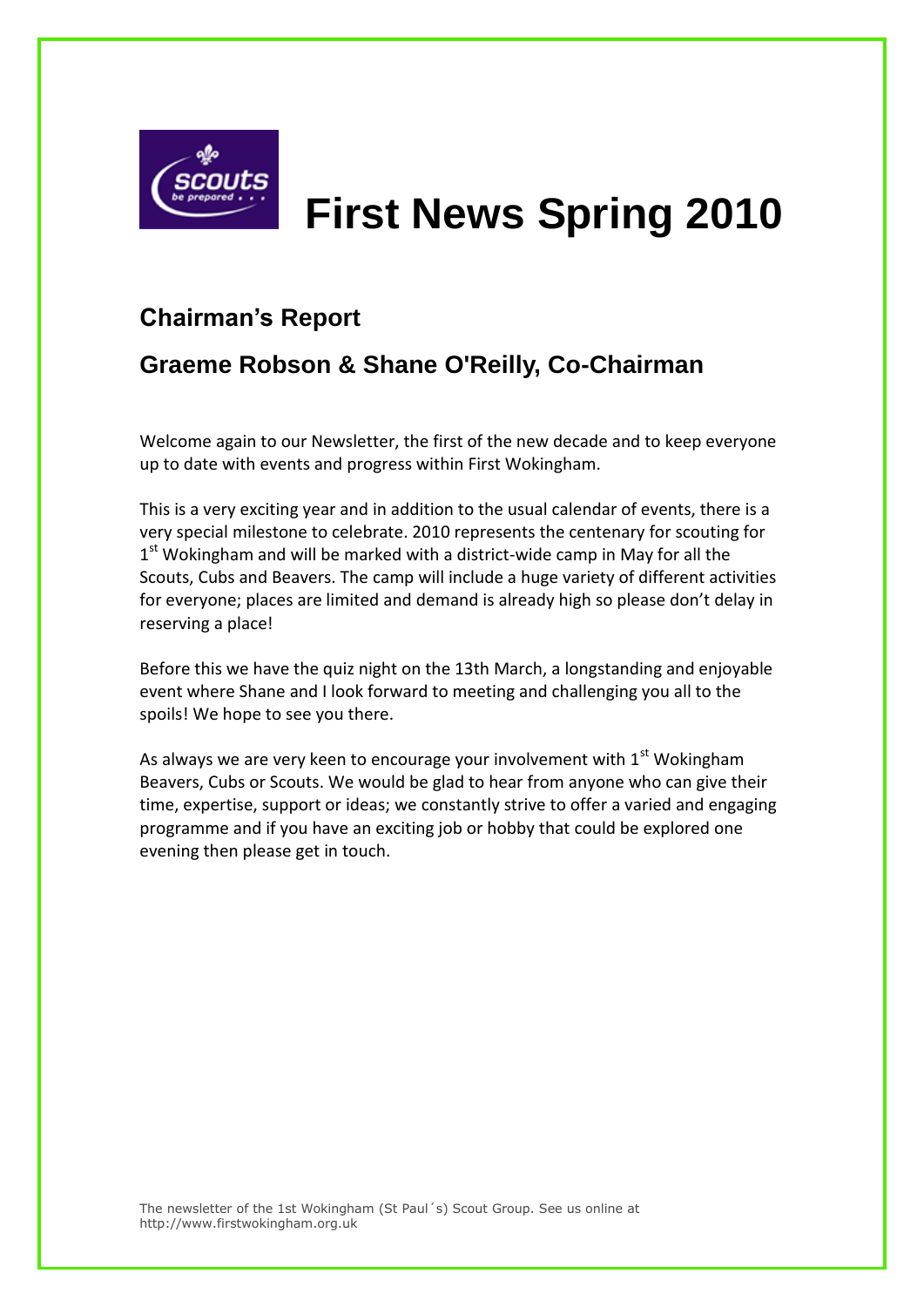### **Scouts**

### **Sian Gates, Scout Leader**

During the Autumn term our badge focus has been the Fitness Challenge. As part of this badge we have held our first ever indoor Olympics and also done some rather energetic activities outside. It's now March and once we've completed our sponsored event in aid of Sport Relief we will have achieved our goal. It's taken a while but we have stuck with it!

During the winter months we are more hut based because of the weather and lack of daylight. This year we have tried to focus on more traditional Scouting skills such as map and compass work, pioneering, camp cooking activities and teamwork skills. We've played bingo, built trebuchets, acted pantomime sketches, built bonfires, cooked a meal patrol meal, traded in cocoa beans to make chocolate bars and made woggles.

We have of course also had some fun. These very popular and unforgettable events have included the Halloween party and of course the Christmas party.

In early January a small group of very enthusiastic Scouts even had the opportunity to camp overnight outside the hut. Did we mention the 2ft of snow! This is something that all those will undoubtedly remember for a very long time…………………….

Coming up we have a sponsored event for Sport Relief, paddle making (we will use these when the weather gets better), cookery competitions, bike rides and of course SUMMER CAMP.

Camp this year is between the  $24^{th}$  July and  $31^{st}$  August. Only 24 places are available and there are two Troops going (we always go with  $4<sup>th</sup>$  Wokingham). If you want to book a place then email [firstwokinghamscouts@yahoo.co.uk](mailto:firstwokinghamscouts@yahoo.co.uk) or speak to David/Sian. As a Group we are going on the District Activity Camp which is at the end of May  $(28<sup>th</sup>-31<sup>st</sup>)$ . This is a group event so it will be open to Beavers, Cubs and Scouts. More information will be available during February.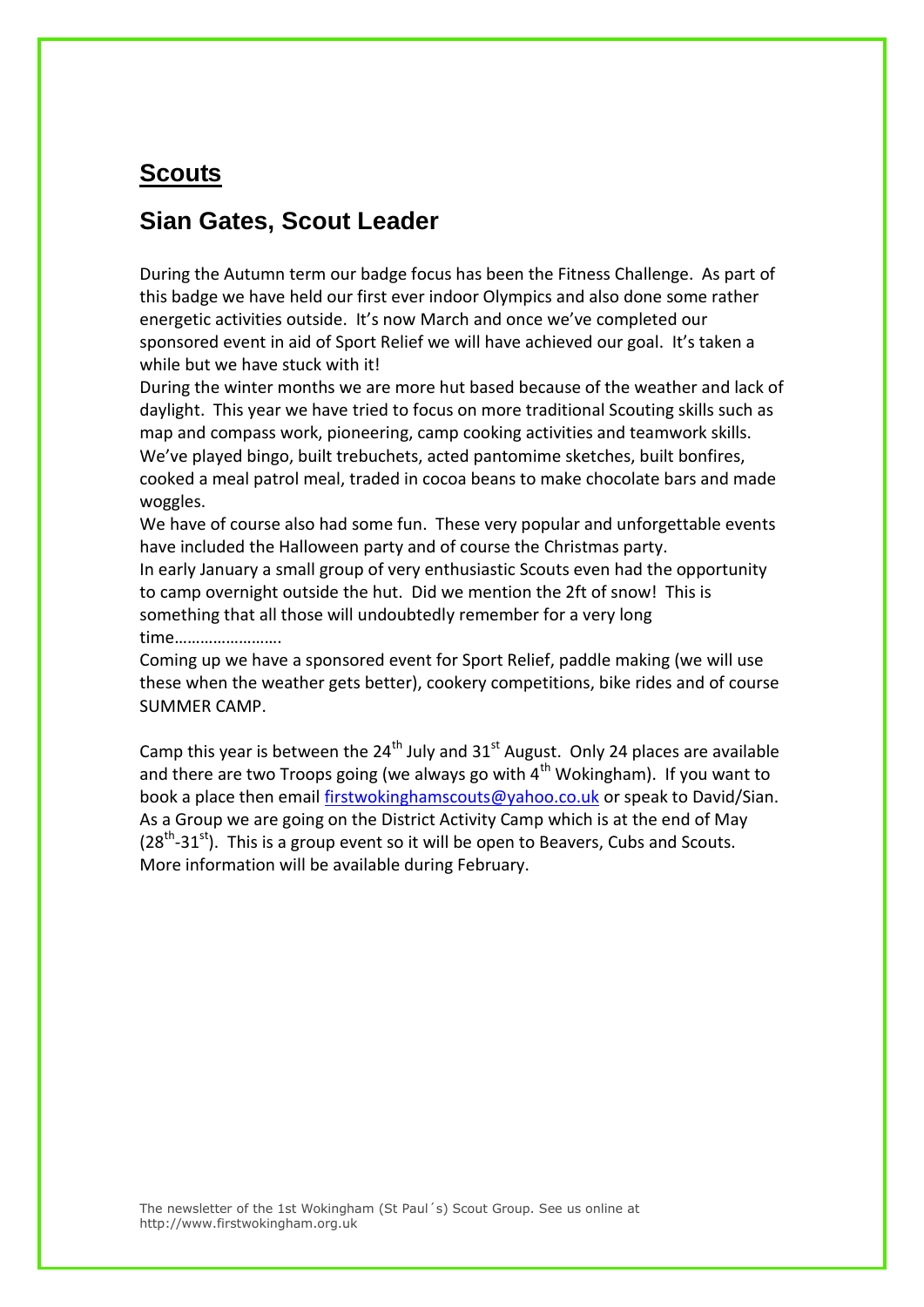### **Cubs**

### **Debs Parker, GSL**

First night back the boys had the joy of hearing reports of cub camp from the boys that attended and saw for themselves the joy on the boys faces, plus heard some stories that i think will be with some of them forever. We have done the fitness challenge badge. Funny to see how they think their pulses work and why they go up and down.

We then also had 3 weeks where the boys did their DIY badge. This was originally planned to last just two weeks but with sawing, sanding, hammering and painting going on the boys really got into it so we just kept going! Some of the output may have gone home wonky but it was their handy work so well done!

The Group held it's firework night on one of our Cub evenings which was great fun!, A BIG thank you to Brian Phillips for sorting it out and to us cub leaders for lighting all the fireworks. It is very hard to try and set off 250 rockets as quick as you can without going up with one. I hope you did enjoy it too.

We went on a night walk, which was interesting and very muddy but luckily no one fell over, though one leader didn't see the hole that the rest of walked round and did go down that! I was scared that at the end of one lane the puddles were so big I was going to do a Dawn French on the Vicar of Dibley!!

We did try and do our local knowledge badge by rebuilding Wokingham in the scout hut, which didn't go very well, the boys did struggle with knowing roads and local interesting points so we have decided that we will try and do a bit more once the light evenings have arrived. They did enjoying burning Wokingham down in a fire of London way though!

We also did decorations for the Christmas week parties, but we have to say sorry, all the boys hard work got torn down by a youth group that hired our HQ. They know we aren't happy. Nevertheless it didn't stop us having a great evening with rolling Sams and fat Tonys. We all dressed up as gangsters for the end of term party and had a great big jelly fight outside. 22 pints of strawberry flying jelly got used up very quickly! Can I also thank all the mum's that provided the food.

#### AKELA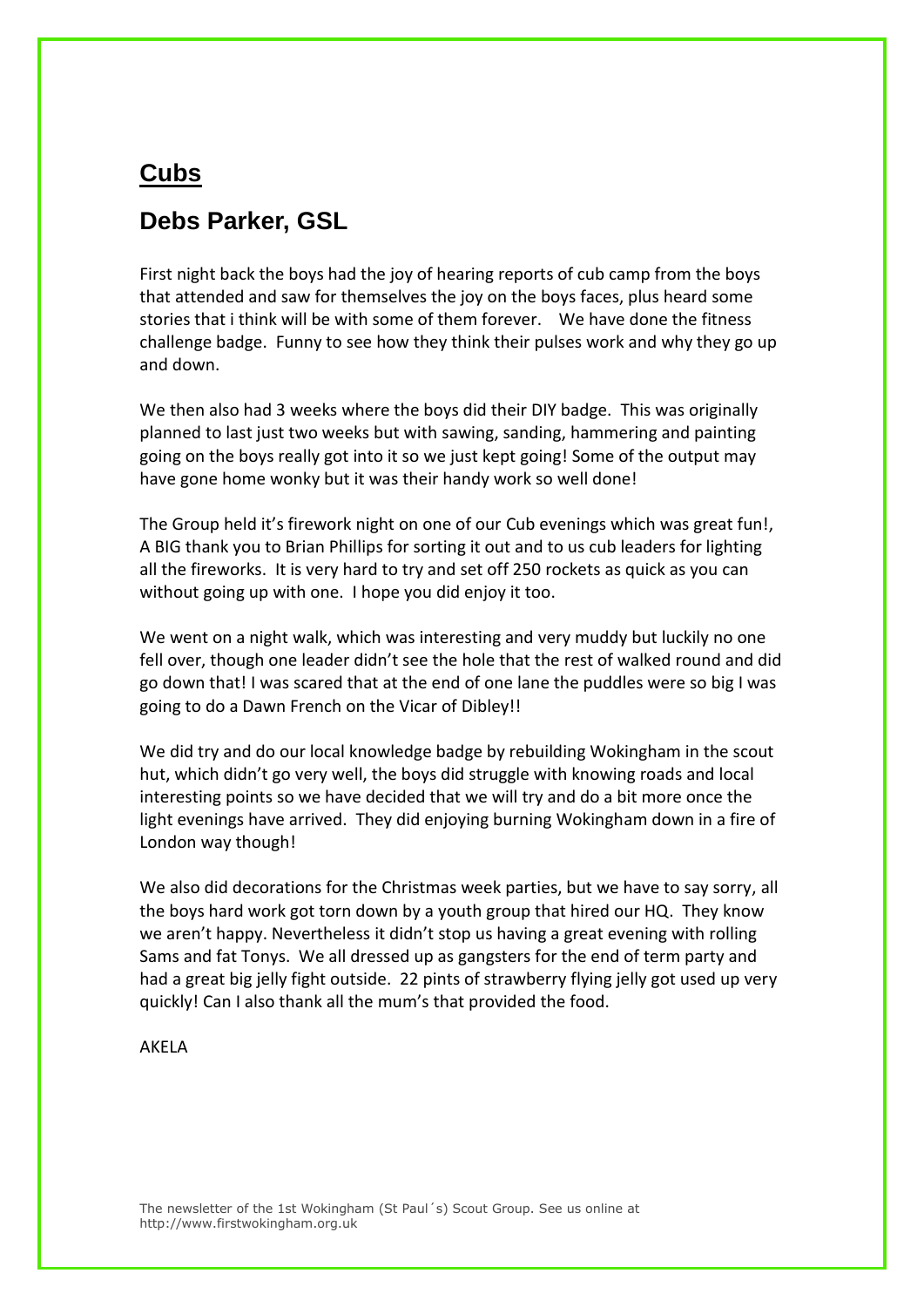### **Beavers**

### **(Report supplied by The Editor)**

During the Autumn term we worked on the Promise Challenge badge by writing poems that were read out in church. We collected food for "Feed the Children" charity. For our Wild West Evening we built wigwams and made headdresses. We did woodwork with Dave from Scouts and did code cracking during our James Bond evening. A night hike, where we were all wrapped up in warm clothing, helped towards the Explorer's Badge. We ended up the term with a Christmas Party and sang Carols.

### **Forthcoming Events**

For full details about these events then please visit our web site at <http://www.firstwokingham.org.uk/group/events> or look on the notice board in the entrance hall to the HQ.

**th Mar 2010** Fund raising Quiz Night (HQ) **th Apr 2010** Young People St. George's Day Event **rd May 2010** Fund raising May Fayre (Wokingham Town Centre) **th May – 31st May 2010** Young People District Camp (Binfield) **rd Jul 2010** Social BBQ & AGM (Hut) **th Jul – 31st Jul 2010** Young People Scout Camp (Hay-on-Wye) **th Aug – 30th Aug 2010** Young People Cub camp (Ellis Farm))

The newsletter of the 1st Wokingham (St Paul´s) Scout Group. See us online at http://www.firstwokingham.org.uk